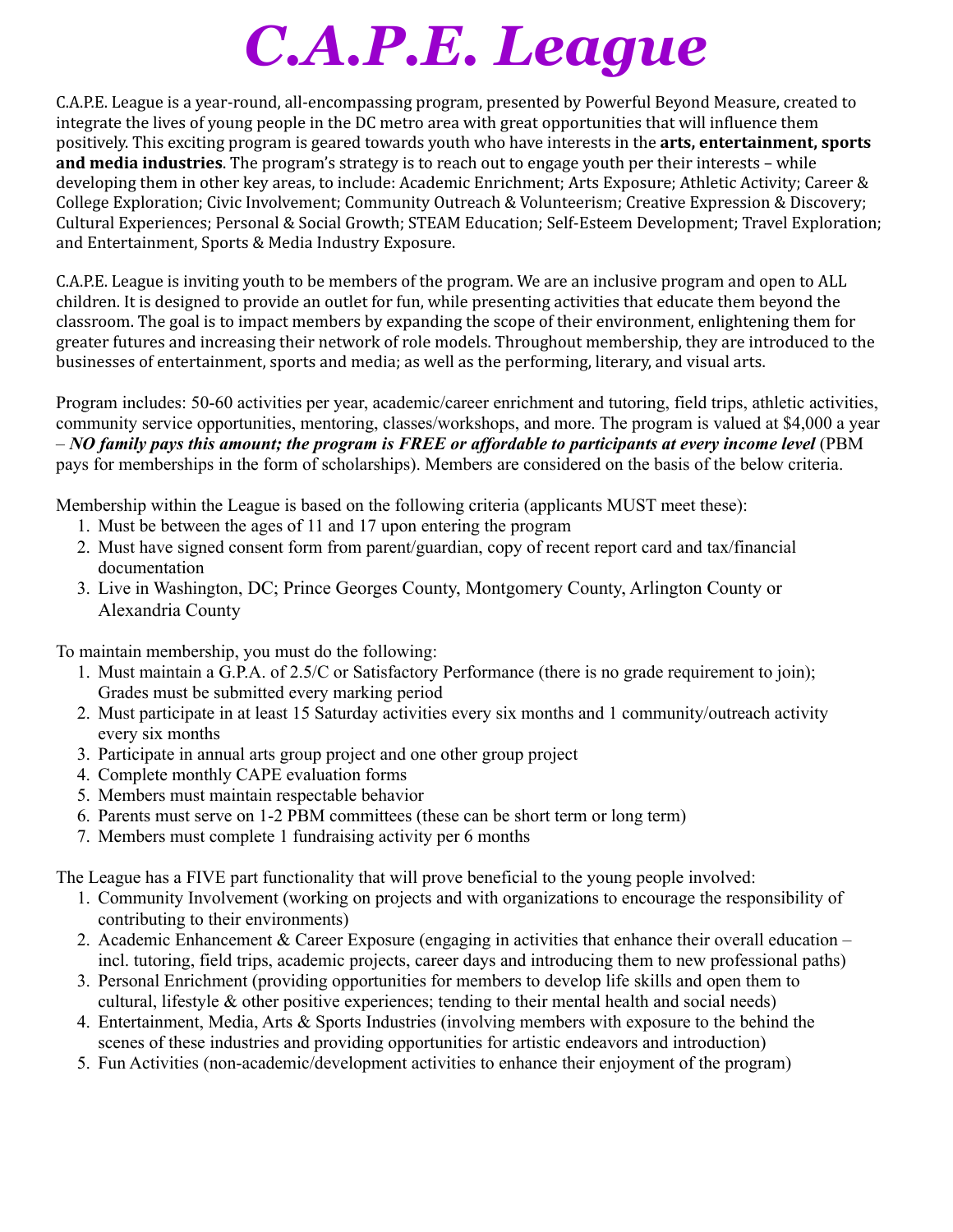### **C.A.P.E. League Special Components**

To compliment our activities, we aim to employ other positive strategies to keep them engaged and occupied.

**CAPE Away:** The League values diversity of experience and CAPE Away presents an opportunity for members to get out of the immediate DC area. These trips are designed to help members experience new environments – but also provide a fun, educational, cultural or service experience. We have been to New York several times {supply shopping for entrepreneurship projects; Broadways shows (The Lion King and Hairspray); live tapings of BET's 106<sup>th</sup> & Park, etc.}. We have done private workshops at the NFL Headquarters and Essence Magazine. We had an Annapolis/Baltimore tour –which included visits to four universities, a Disney screening premier, dinner with an Ohio group and visits to the Baltimore Aquarium and Blacks in Wax museum. We also had a day long ski-excursion in Pennsylvania.

**CAPE Retreat:** As an extension of CAPE Away, every other year, eligible C.A.P.E. League members go on a trip that gives them the opportunity for long-distance travel and a special experience. We treated the kids to a sports/academic conference in Los Angeles – where we toured the city, did an NFL camp, attended an awards ceremony, volunteered for the conference, had a bowling tournament, and met various professionals and pro-athletes. High school members enjoyed a week long college tour from Virginia to Florida, visiting 8 institutions. Most recently. CAPE League kids took a week long retreat to San Francisco/Oakland hosted by Oakland Raider, Lorenzo Alexander that explored every element of C.A.P.E. The kids enjoyed a multi-faceted trip that included:

- A private tour/ workshop at Facebook/Instagram's headquarters (Professional Growth)
- A live Golden State Warriors game (Sports)
- College visits to UC Berkley and California College of the Arts (Education)
- Pizza party to celebrate youth at a local homeless shelter (Community Outreach)
- An Alvin Ailey dance performance (Arts)
- A fun outing to Six Flags Discovery Kingdom (Social Interaction/Development
- A visit to the Lawrence Hall of Science (STEAM)
- League Talk Session/Group Dinners (Personal Enrichment)
- Lorenzo's Charity Celebrity Bowling Tournament (Civic Involvement)
- Fisherman's Wharf/Bay Area tour (Cultural)
- Visit to the Disney Museum (Entertainment)

**Career Days:** PBM presents quarterly career days, via PBM's Exploring Possibilities, that expose members and other DC youth to professionals in various careers. In this program, guests talk to kids about their job, followed by a panel or workshop related to the workforce. They also get to network with the professionals over lunch.

**College Prep and Exploration:** CAPE League began its college series with one-day visits to colleges and universities in New York, Connecticut, Pennsylvania and Delaware. This component also includes college fairs, informational sessions and special programs to explore post-secondary education. Most recently, we partnered with an organization to provide SAT test prep to our high school members.

**Educational Enhancement Programming:** In summer 2014, CAPE League launched a permanent initiative to engage members in STEAM. The element kicked off with a Microsoft partnership – which allowed the kids to visit the DC office for the day and take part in classes for Powerpoint, digital media, game coding, etc. The kids are also participating in science festivals, automotive projects and urban farming activities. In 2016, we will also bring back the Tutoring Club from September to December to give our members help in their various school subjects. In order to help our kids learn beyond the classroom, we will also have workshops series and lessons in academic or other areas that may not be able to pursue at school. These have included and will include: Entrepreneurship, Capoiera, Painting, Book Club, Culinary Arts, etc. Our enrichment series are designed to help members gain skills, interests and education that would provide even more new options. A series revolves around a particular field or (from 3-10 sessions). A curriculum may include classes, workshops, field trips, panel discussions and/or meeting with related professionals.

**Future Fund:** This year, Powerful Beyond Measure will introduce a new component to the program – by raising money for and creating the Future Fund; designed to help subsidize the dreams of young people. The Future Fund will provide for a small, annual gift to be used towards anything that may help them realize their goals: college books, art supplies, training classes, business applications, etc. Each year, CAPE members will also host a special event to raise money for the future fund and announce its recipients.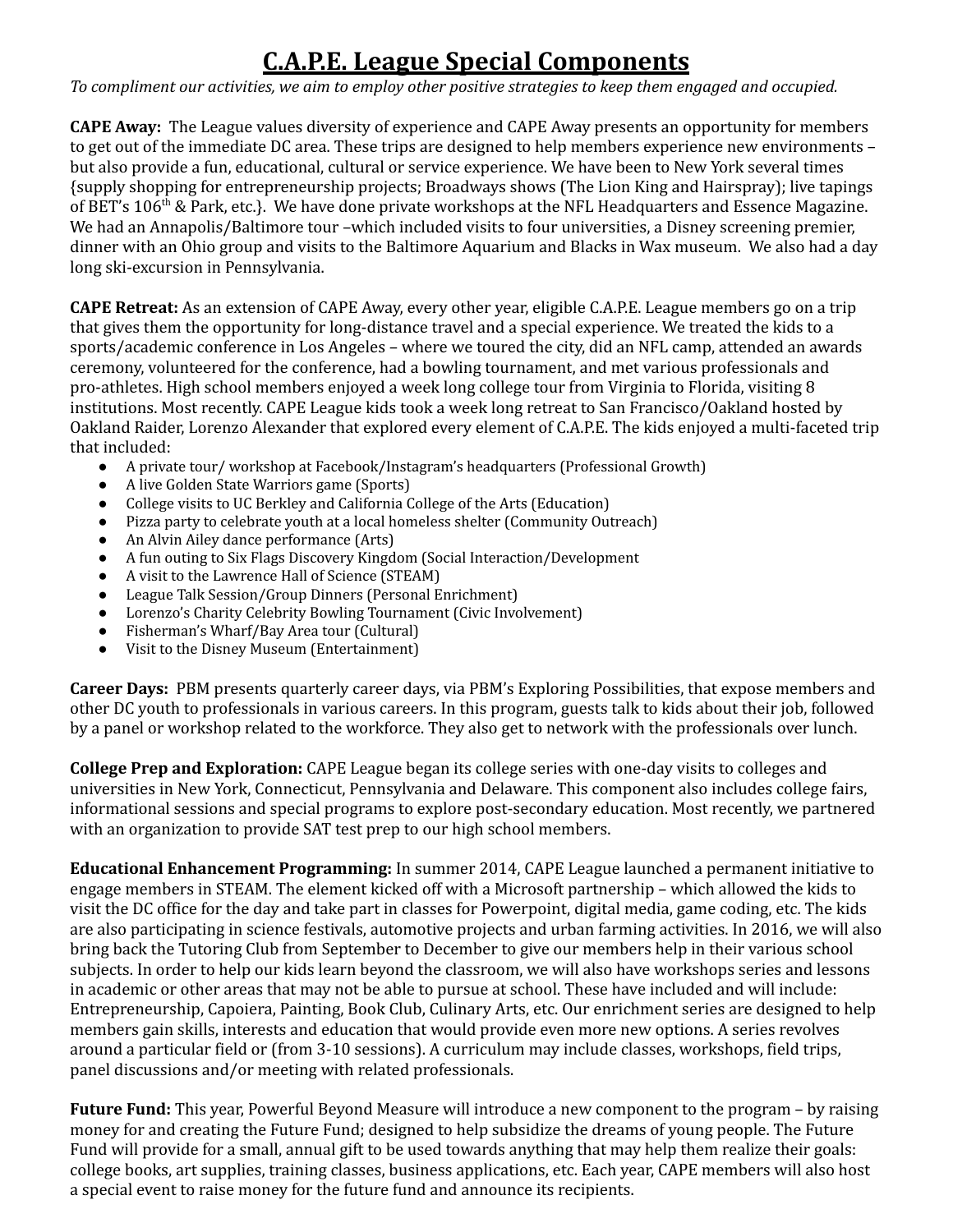**#GratitudeandGiveBack:** It is always important to impart the value of expressing gratitude to those who help you, and giving back to the community that contributes to yours. Each CAPE member will be assigned an activity/contributor to give back to that had helped CAPE – Jersey Mike's Lorenzo Alexander, Microsoft, individual donors, etc.). This will also allow them to build relationships and network with these individuals and entities.

**Group Arts and Long-Term Projects**: Each year, members work on a special project as a group. The project serves as a learning opportunity, chance for members to enhance their skills, and an occasion to build self-esteem, team spirit, leadership qualities and sense of accomplishment. The kids also took classes with the National Foundation for Teaching Entrepreneurship to create business plans and establish their own small businesses – they were even given capital to start up. From 2013-2014, the kids wrote, produced, performed, marketed and sold their own CD – which involved studio visits, being on a radio station, writing sessions, and performing for an NFL VIP suite. They most recently completed on an Arts & Culture Magazine which allowed them to conduct interviews, enjoy real life red carpets, have photography lessons, participate in Washington Post workshops, and sell ads/copies for their magazine. In 2016, they will launch the CAPE TV project where they will create, produce and film their own CAPE reality show.

**GYSD/CAPE League Feeds DC:** In addition to our regular service projects, CAPE members engage in one large community project called CAPE League Feeds DC in celebration of Global Youth Service Day. In this project, members design and manage the activity geared towards using food to serve the community. We most recently diversified our efforts with a Fun & Field Day produced by the CAPE kids for group home and homeless youth

**Mentoring & Gender-Based Programming:** In our continuous effort to expose members to positive adults and build their senses of self, we incorporate the presence of role models into our programming. Members will be paired with mentors who share their interests, whenever possible – and will be guaranteed a mentor, when they participate with #CAPECares. Members also enjoy quarterly Guys Day/Gals Day – where they spend quality time with their gender group and experience programming designed to talk, encourage and empower.

**Program Perks & Points**: To keep members motivated, the League offers "perks" to celebrate behaviors we value. Perks include movie passes, concert tickets, gift certificates, money and special opportunities, etc. Members gain points throughout the year to gain these perks or for various activities/projects.

**Research and Short Term Projects**: Each member is also guided to do research or educational projects; i.e. Women's & Black History Presentations, Vision Board projects, an Obama related project, Smithsonian Scavenger Hunts, International Food Fair and International Non-Profits projects. In the past, we've done a talent show (with classes from Washington Improv Theater) and ran a CAPE Mall (where kids had their own stores for four Saturdays).

**Summer Programming:** Each summer, CAPE League continues to provide Saturday programming. However, we also partner with existing weekday summer programs which CAPE members are eligible to participate with; without further fees or applications. This allows members to have opportunities to interact with other programs as a group, and helps guarantee them summer activity. We also assist in finding jobs and internships.

**#CAPECaresDC** – An on-going project designed to promote youth activism in every member. The purpose is to have members identify a cause he/she is passionate about and engage in field activity, be mentored by an existing activist, and help build community awareness; while positively utilizing social media for advocacy.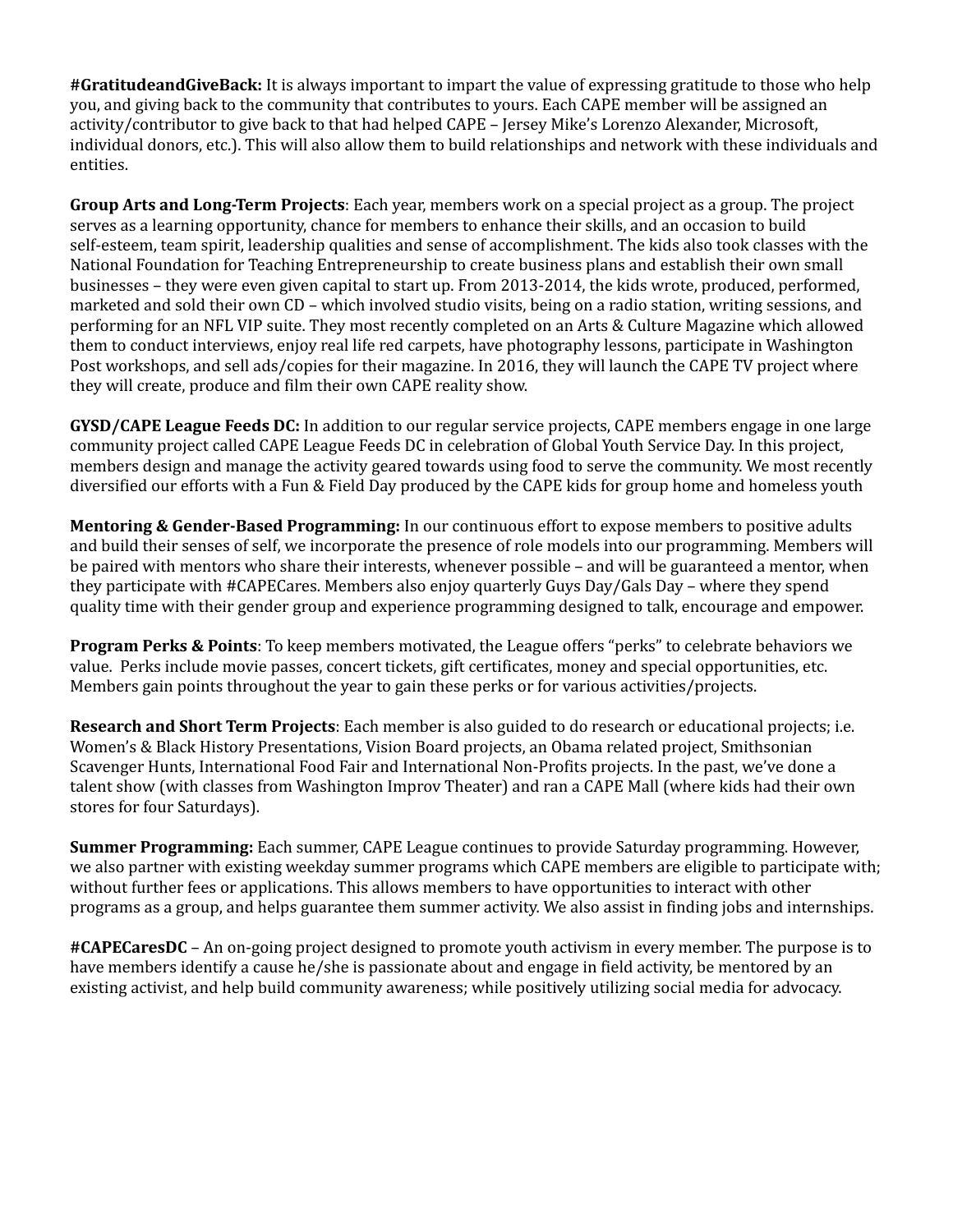## *\*\*\*CAPE League Highlights\*\*\**

- In 2016, CAPE League took their first week long retreat by visiting California's Bay Area. Members visited the headquarters of Facebook/Instagram for a personal tour and workshop. They did college tours of UC Berkley and California College of the Arts. They were treated to a live Golden Gate Warriors game, fun trip to Six Flags and Alvin Ailey theater performance. They also engaged in a service activity with a pizza party they put together for homeless youth at a shelter. The retreat was hosted by Oakland Raider, Lorenzo Alexander.
- High achieving CAPE Leaguers were allowed to participate with the Grand Preview screening/party for **Nickelodeon's Halo Awards**. Our kids discussed the impact of youth doing service in the community, networked with several **Congressmen** and **Senators,** and even had a chance to meet **Nick Cannon** and **Mariah Carey**
- We formed a partnership with the **National Alliance for African American Athletes**. This provided members with an opportunity to travel to **Los Angeles** for Watkins Weekend – a filled weekend and awards ceremony celebrating athletes who are also scholars. The kids also participated in the event in 2014 and 2015 – interviewing athletes, running the red carpet, having lunch with the organization and attending the Black Tie gala awards ceremony. One of our high school members now holds an internship with the organization
- From 2007 2011, we presented **CAPE League Feeds DC**. The project was 80% led by CAPE members. We prepared over 500 meals, delivered to 7 shelters and over 200 people around Washington, DC.
- In 2013 and 2014, members had the opportunity to have a day long experience at the **United States Supreme Court** and a private session with **U.S. Supreme Court Justice, Elena Kagan**
- We launched our *New York City* series in 2007. This year, the kids visited NYC twice for college tours, a boat cruise, dining, museum visits and a fun activity called "The Ride"! Last year, we treated members to a special opportunity for the live and final taping of **BET's 106th & Park** (our 3rd time). We've visited **Essence Magazine** for a workshop on operating a major publication. We visited and toured **NFL**'s Headquarters and enjoyed a presentation, meetings with execs & NFL gifts. The kids also saw **Broadway** shows **"The Lion King"** and "**Hairspray**".
- We incorporated a sports component to CAPE League. Programming included: a boxing workshop with Darell Coley; football clinics with NFL players (Vernon Davis, Rodney McDaniels, Usama Young, etc.); a baseball clinic with the MBLPA; Ski Trip to Pennsylvania; tennis mini-camps; regular outings to MLB, NBA, WNBA and MLS games; and classes in Afro-Brazilian martial arts form, Capoiera
- ●For the on-going CAPE group project, the **Arts & Culture Magazine**, members covered various events and interviewed a number of professionals and public figures. PBM granted one student a **professional SLR digital camera** and 8 weeks of private photography classes. They will also take a trip to New York
- In 2014, CAPE League treated students to a **week-long college tour** for Spring Break. They visited 8 major HBCUs in Virginia, North Carolina, Georgia and Florida. They ended the trip with a day of outlet shopping and fun trip to Universal Studios.
- We've taken kids to **Kennedy Center, Verizon Center** & **Warner Theater** for performances, festivals & other events 20+ times – including a master class with Dance Theater of Harlem; VIP Suite experiences for The Nutcracker; a master session with country music star, Alison Krause; and opening nights of Cats, Annie & the Wizard of Oz!
- CAPE League marched in the **50th Anniversary of the March on Washington** and participated in various workshops and activities to learn about the history and current socio-political issues.
- Our **DC/Baltimore Exploration Experience** included tours of two major universities, a VIP screening of a Disney Film, a trip to the Blacks in Wax Museum, the Baltimore Aquarium and a visit to the Annapolis Naval Academy
- We partnered with **The Jewels** & **Society of Collegiate Black Men** –programs that provide workshops in life skills, peer relationships and goal-setting. The girls participated in a retreat at Howard U. to experience college life. In 2010, we added **SMILE** (a self-esteem series for girls) and sent the boys to 2 manhood workshops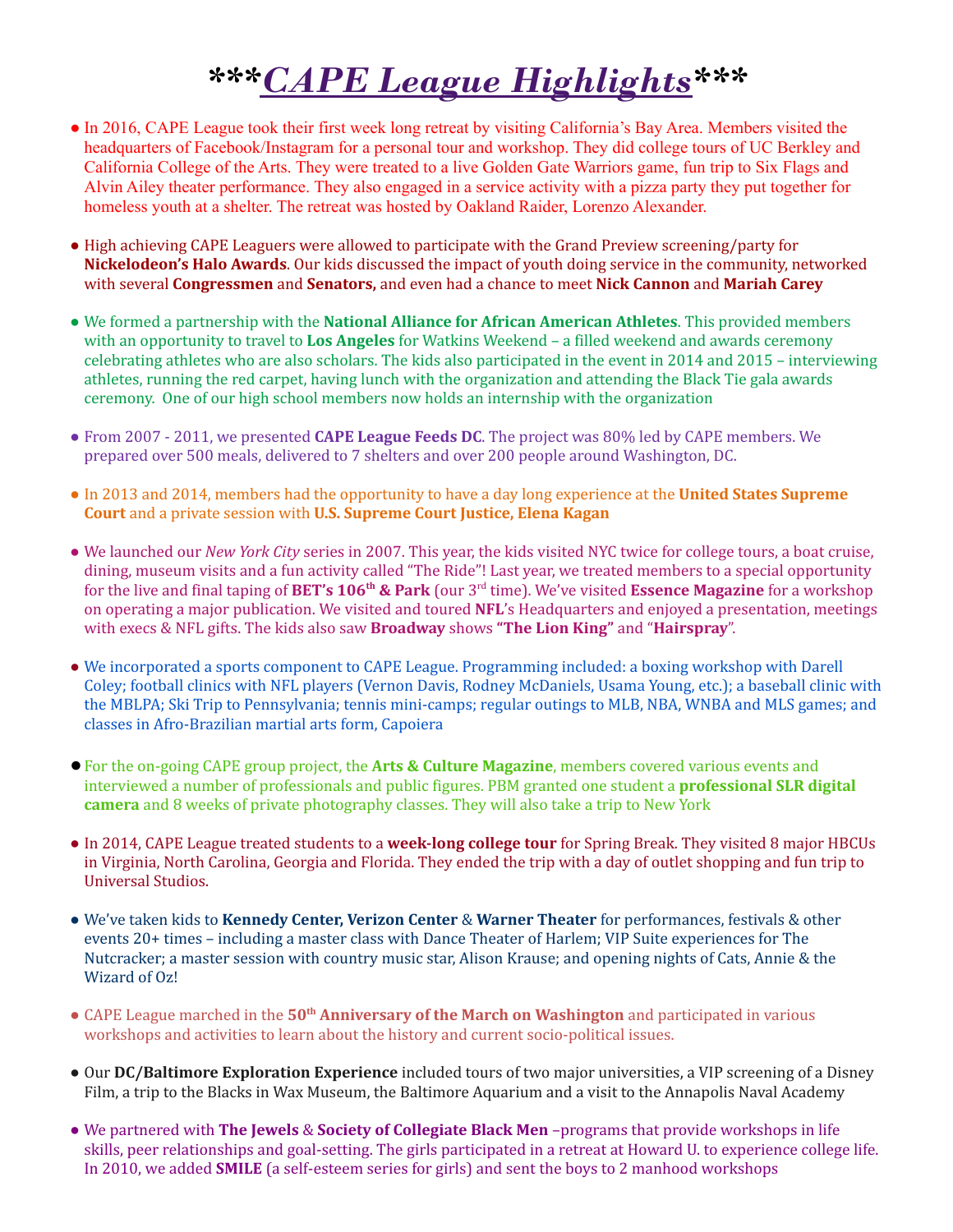- **GenerationX** hosted our kids for an event honoring community service leaders. Members prepared care packages for soldiers and met **Disney** stars **Corbin Bleu** (High School Musical) & **Madison Pettis** (Corey in the House)
- A CAPE family was selected, as one of 5 families, for Wizards **"12 Days of Holiday Cheer"**. The family received a surprise home visit from Wizards star, **John Wall**, cheerleaders, team execs and other players – delivering a caravan of gifts. In the following year, two CAPE League families were selected.
- CAPE League was invited to a special event to hear **Russell Simmons** speak about financial empowerment & was extended VIP privileges for the night.
- **Washington Improv Theater** hosted a 9 month series of acting classes with team building workshops.
- PBM initiated a partnership with **Microsoft** in 2014, which launched with a day-long visit to the corporate offices to meet executives and experience new technologies. The partnership continued through 2015 with STEM, computer and other workshops provided by Microsoft throughout the year.
- CAPE League held an **entrepreneurship component**. Youth learned to create business ideas, write a business plan & develop marketing strategies. Members went to **New York** to buy supplies and embark on their business.
- CAPE League was invited to participate in a private basketball clinic with the WNBA **Washington Mystics**. To complement the opportunity – the day was featured on **MTV's the Real World** as one of their featured tasks.
- CAPE kids launched the CAPE CD project. It engaged them in lyric writing, production workshops, piano/voice lessons, studio sessions, radio on-air interviews, and tour of local community organizations.
- We've established partnerships with 40+ organizations to include: National Association of Black Females in Entertainment; Hip Hop 4 Health; Concerned Black Men; International Spy Museum, Sony; Technology Playground, Washington Nationals, etc.. Through a partnership with Cardinal Bank, members opened savings accounts (deposit donated by bank) with a workshop on savings.
- CAPE Kids spent the day at **XM Radio** and had the chance to be live on-air and did the first, XM youth led interview with recording artists, *Pretty Ricky*. We also had an exclusive performance session and meet and greet with Atlantic Records and two of their new artists. We've also done workshops at **WPGC-FM** and **WHBC-AM**.
- We provide occasional special dinners and lunches for members introducing them to sushi, Spanish cuisine, fondue style dining, etc. The purpose is to talk to members while exposing them to various cuisines, fine dining & cultural experiences.
- CAPE League teens were allowed to participate directly with **Howard Homecoming** preparing a Youth empowerment panel; attending a film & TV event; and working with the Howard **Celebrity Basketball Game**
- Through our partnership w/ **Essence Magazine**, the kids were able to learn about event planning, participate in a fashion show, host recording artists and received stipends for their participation.
- CAPE members were invited to **NBA Wizards MLK Day** panel discussion. The event allowed students to discuss their dreams with local professionals including journalists, doctors, politicians & Wizards players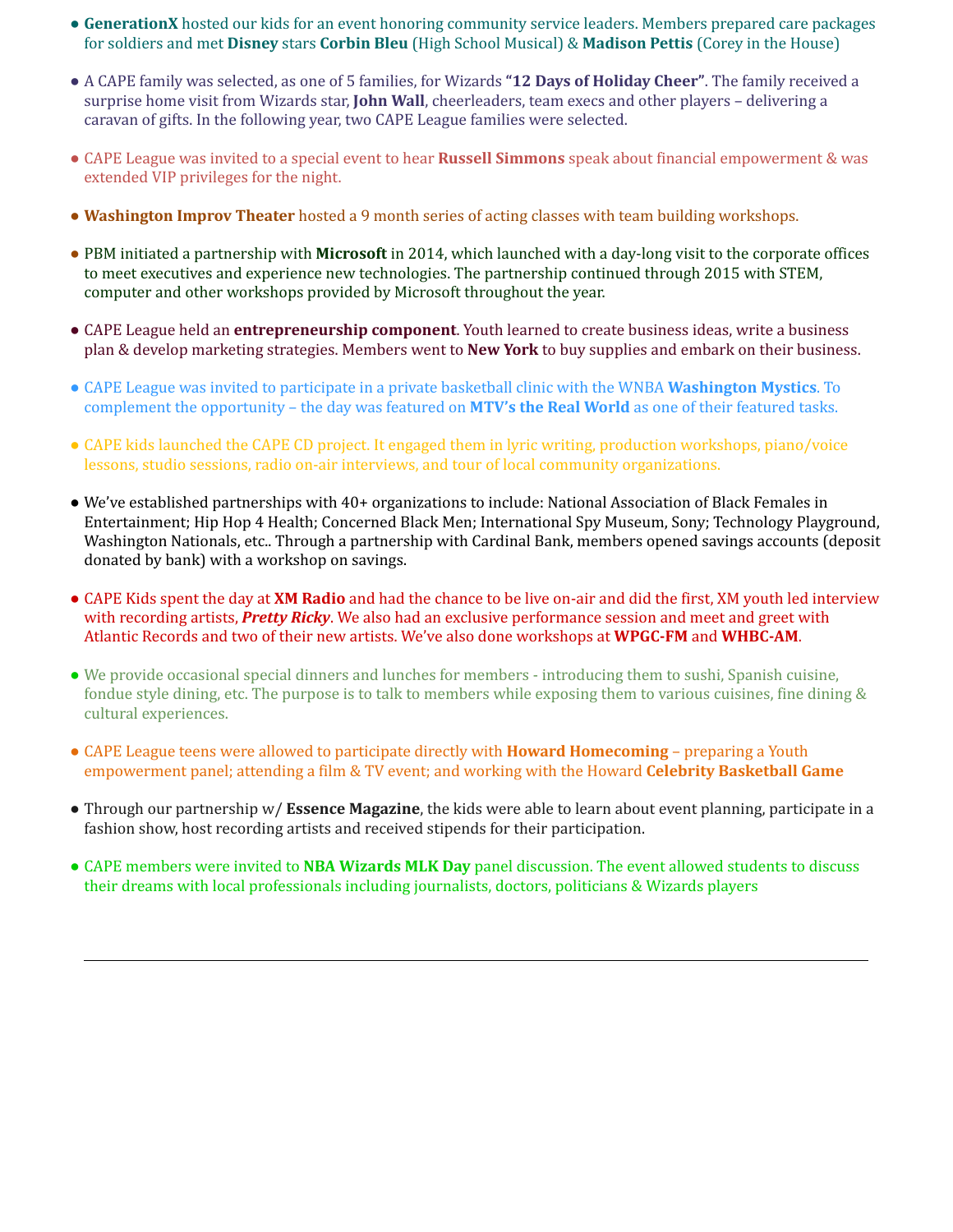### *The C.A.P.E. League Application and Consent Form*

Thank you for your application to C.A.P.E. League. By returning this form, you and your parents agree to full participation in this program, if your application is accepted. Your membership is for one year; then you are eligible for annual renewals. The student and the parent/guardian must initial the first page of this application. **Please read complete all parts of this document.** Name: **\_\_\_\_\_\_\_\_\_ \_\_\_\_\_\_\_\_\_\_\_\_\_\_\_\_\_\_\_\_\_\_\_\_\_\_\_\_\_\_\_\_\_\_\_\_\_\_\_\_\_\_\_\_\_\_\_\_\_\_\_\_\_\_\_\_\_\_\_ \_** School: **\_\_\_ \_\_\_\_\_\_\_\_\_\_\_\_\_\_\_\_\_\_\_** Current GPA:\_\_\_\_\_\_\_\_\_ Birth Date: \_\_\_\_\_\_\_\_\_\_\_ Gender: \_\_ \_\_\_\_ Parent/Guardian(s):\_\_\_\_\_\_\_\_\_\_\_\_\_\_\_\_\_\_\_\_\_\_\_\_\_\_\_\_\_\_\_\_\_\_\_ Primary Address: \_\_\_\_\_\_\_\_\_\_\_\_\_\_\_\_\_\_\_\_\_\_\_\_\_\_\_\_\_\_\_\_\_\_\_\_\_\_\_\_\_\_\_\_\_\_\_\_\_\_\_\_\_\_\_\_\_\_\_\_\_ Ward: **\_\_\_\_** Phone Number: \_\_\_\_\_\_\_\_\_\_\_\_\_\_\_\_\_\_\_\_\_\_\_ Email: \_\_\_\_\_\_\_\_\_\_\_\_\_\_\_\_\_\_\_\_\_\_\_\_\_\_\_\_\_ \_\_\_\_\_ Annual Household Income (total from all adults, child support and alimony): **\_\_\_\_\_\_\_\_\_\_\_\_\_\_\_\_\_\_** (must be supported with documentation) Number of Adults in Household: \_\_\_\_\_ Number of Children (under 18) in Household: \_\_ **Questionnaire:** How did you find out about the CAPE League: \_\_\_\_\_\_\_\_\_\_\_\_\_\_\_\_\_\_\_\_\_\_\_\_\_\_\_\_\_\_\_\_\_\_\_\_\_\_\_\_\_\_\_\_\_\_\_\_\_\_\_\_\_\_\_\_\_\_ \_\_\_\_\_\_\_\_\_\_\_\_\_\_\_\_\_\_\_\_\_\_\_\_\_\_\_\_\_\_\_\_\_\_\_\_\_\_\_\_\_\_\_\_\_\_\_\_\_\_\_\_\_\_\_\_\_\_\_\_\_\_\_\_\_\_\_\_\_\_\_\_\_\_\_\_\_\_\_\_\_\_\_\_\_\_\_\_\_ \_\_\_\_\_\_\_ Why do you want to join the League? Why is this program right for you? \_\_\_\_\_\_\_\_\_\_\_\_\_\_\_\_\_\_\_\_\_\_\_\_\_\_\_\_\_\_\_\_\_\_\_\_\_\_\_\_\_\_\_\_\_\_\_\_\_\_\_\_\_\_\_\_\_\_\_\_\_\_\_\_\_\_\_\_\_\_\_\_\_\_\_\_\_\_\_\_\_\_\_\_\_\_\_\_\_\_\_\_\_\_\_\_  $\mathcal{L}_\mathcal{L} = \mathcal{L}_\mathcal{L} = \mathcal{L}_\mathcal{L} = \mathcal{L}_\mathcal{L} = \mathcal{L}_\mathcal{L} = \mathcal{L}_\mathcal{L} = \mathcal{L}_\mathcal{L} = \mathcal{L}_\mathcal{L} = \mathcal{L}_\mathcal{L} = \mathcal{L}_\mathcal{L} = \mathcal{L}_\mathcal{L} = \mathcal{L}_\mathcal{L} = \mathcal{L}_\mathcal{L} = \mathcal{L}_\mathcal{L} = \mathcal{L}_\mathcal{L} = \mathcal{L}_\mathcal{L} = \mathcal{L}_\mathcal{L}$ What will make you an ideal member for this program?  $\mathcal{L}_\mathcal{L} = \mathcal{L}_\mathcal{L} = \mathcal{L}_\mathcal{L} = \mathcal{L}_\mathcal{L} = \mathcal{L}_\mathcal{L} = \mathcal{L}_\mathcal{L} = \mathcal{L}_\mathcal{L} = \mathcal{L}_\mathcal{L} = \mathcal{L}_\mathcal{L} = \mathcal{L}_\mathcal{L} = \mathcal{L}_\mathcal{L} = \mathcal{L}_\mathcal{L} = \mathcal{L}_\mathcal{L} = \mathcal{L}_\mathcal{L} = \mathcal{L}_\mathcal{L} = \mathcal{L}_\mathcal{L} = \mathcal{L}_\mathcal{L}$ What other activities are you currently involved with? \_\_\_\_\_\_\_\_\_\_\_\_\_\_\_\_\_\_\_\_\_\_\_\_\_ What would you hope to gain most from this program? \_\_\_\_\_\_\_\_\_\_\_\_\_\_\_\_\_\_\_\_\_\_\_\_\_\_\_\_\_\_\_\_\_\_\_\_\_\_\_\_\_\_\_\_\_\_\_\_\_\_\_\_\_\_\_\_\_\_\_\_\_\_\_\_\_\_\_\_\_\_\_\_\_\_\_\_\_\_\_\_\_\_\_\_\_\_\_\_\_\_\_\_\_\_\_\_ Would committees would your parent be interested in volunteering (see below): **\_\_\_\_\_\_\_\_\_\_\_\_\_\_\_\_\_\_\_\_\_\_\_\_\_\_\_\_\_\_\_ \_\_\_\_\_\_\_\_\_\_\_\_\_\_\_\_\_\_\_\_\_\_\_\_\_\_\_\_\_\_\_\_\_\_\_\_\_\_\_\_\_\_\_\_\_\_\_\_\_\_\_\_\_\_\_\_\_\_\_\_\_\_\_\_\_\_\_\_\_\_\_\_\_\_\_\_\_\_\_\_\_\_\_\_\_\_\_\_\_\_\_\_\_\_\_\_** In what areas would you like to improve yourself? \_\_\_\_\_\_\_\_\_\_\_\_\_\_\_\_\_\_\_\_\_\_\_\_\_\_\_\_\_\_\_ \_\_\_\_\_\_\_\_\_\_\_\_\_\_\_\_\_\_\_\_\_\_\_\_\_\_\_\_\_\_\_\_\_\_\_\_\_\_\_\_\_\_\_\_\_\_\_\_\_\_\_\_\_\_\_\_\_\_\_\_\_\_\_\_\_\_\_\_\_\_\_\_\_\_\_\_\_\_\_\_\_\_\_\_\_\_\_\_\_\_\_\_\_\_\_\_

Parent Committees (E-Bay Store; Jersey Mike's Month of Giving; Future Fund; Winter Wonderland & Silent Auction; CAPE Away; PBM Flea Market; Special Events; CAPE activities; Grants & Sponsorships; Giving Tuesday)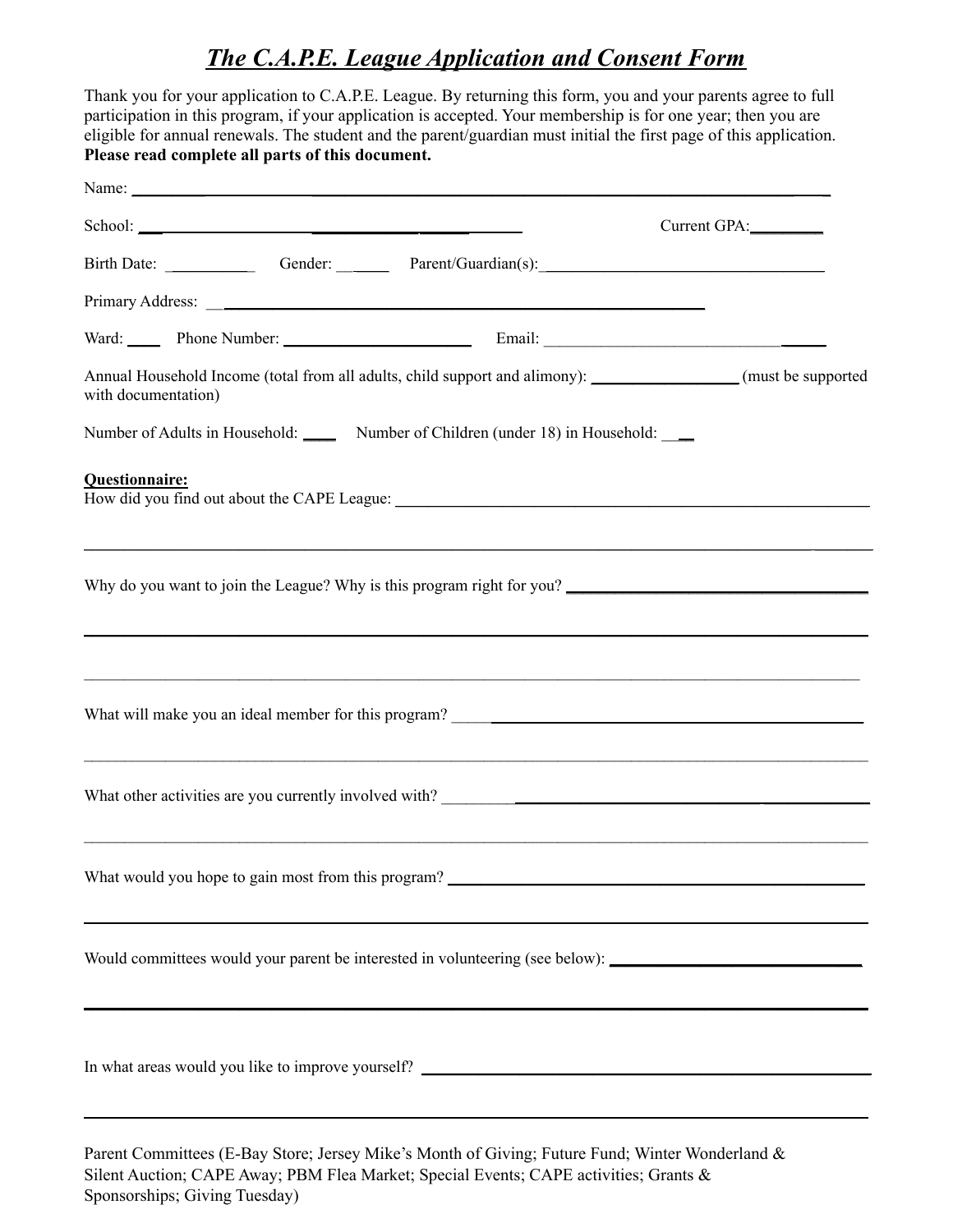#### **As a family of C.A.P.E. League, I agree to the following (please agree by placing an X by each on the line):**

- 1. I am between the ages of 11 and 17 years old, as of the day of this application \_\_\_
- 2. I will participate in 2 community, volunteer or outreach program per year (with CAPE League) (must be completed one month before their annual membership ends. The first service activity must be completed within 6 months of membership)
- $\overline{\phantom{a}}$ 3. I will participate in, at least, 15 CAPE activities, throughout each six month membership period (*probation with 5 absences in 2 months; no renewal with 12 absences in 5 months) \_\_\_*
- 4. I live in Prince George's County, Montgomery County, Alexandria County, Arlington County or Washington, DC \_\_\_
- 5. I will maintain a respectable level of behavior at activities or projects affiliated with C.A.P.E. League and will stay with the League at all times during the activity or event
- 6. I will maintain, at least, satisfactory academic performance in school (no less than C average) and will submit a copy of my report card after every marking period
- 7. I will complete 6 activity evaluations and 3 thank you letters on CAPE League related things
- 8. I will complete one research and one group project, per year
- 9. I will submit fees by the  $5<sup>th</sup>$  of each month (There is a \$5 fee if paid between the  $6<sup>th</sup>$  and the  $15<sup>th</sup>$ ; a \$15 fee if paid between the  $15<sup>th</sup>$  and  $30<sup>th</sup>$ ) and the contract of  $\overline{\phantom{a}}$
- 10. My parent will serve on 1-2 PBM committees during my membership period \_\_\_
- 11. I will take part in, at least, 1 fundraising activity per 6 months \_\_\_
- 12. I must maintain a Metro or DC one card

As the parent/guardian of \_\_\_\_\_\_\_\_\_\_\_ \_\_\_\_\_, I confirm the following: Name of Child

- 1. I consent to allowing \_\_\_\_\_\_\_\_\_\_\_\_\_\_\_\_\_\_\_ to participate in this program and the Name of Child activities and community service associated with the C.A.P.E. League
- 2. When transportation is not provided, I am responsible for getting my child to and from activities and programs affiliated with the C.A.P.E. League.
- 3. I understand and co-agree to the terms stated above for my child

I will not hold Powerful Beyond Measure, its volunteers, its members (including but not limited to parents/guardians of student members) or any C.A.P.E. League members responsible in case of accident or injury as a result of participation with the C.A.P.E. League. I release, acquit and forever discharge Powerful Beyond Measure organization., its officers, employees, volunteers, members and agents, including but not limited to all student members of C.A.P.E. League and all parents/guardians of League members, from any and all future liability resulting from any and all claims or causes of action, including but not limited to negligence or strict liability in tort, that I now or may in the future have for personal injuries, damage to property, loss of services, medical expenses, losses of damages of any and every kind whatsoever that may arise from participation in C.A.P.E. League, including but not limited to transportation by other students, parents/guardians, staff members or volunteers, to and from and activities. I allow my child's likeness to be used for promotional/marketing purposes for PBM.

**PBM Statement**: The League and PBM will put forth its best efforts to ensure that most of the affiliated activities are at no or little expense to members and their parents/guardians. However, in cases where there is a fee for the event, parents and members will be told in advance and will be responsible for the cost; participation is voluntary. PBM is not responsible for any accidents, ill-behavior, confrontations, illegal activity or other happenings associated with the events and activities. All activities are planned and presented by the PBM, but members are responsible for their own participation. Each activity will be attended and monitored by a PBM staff member or representative. Parents may be required to sign individual consent forms for various activities. The information included in this application will only be viewed by PBM staff members, unless otherwise required by government officials. Some activities will have limited participation, and members can participate on a first come, first serve basis.

 $\frac{1}{2}$